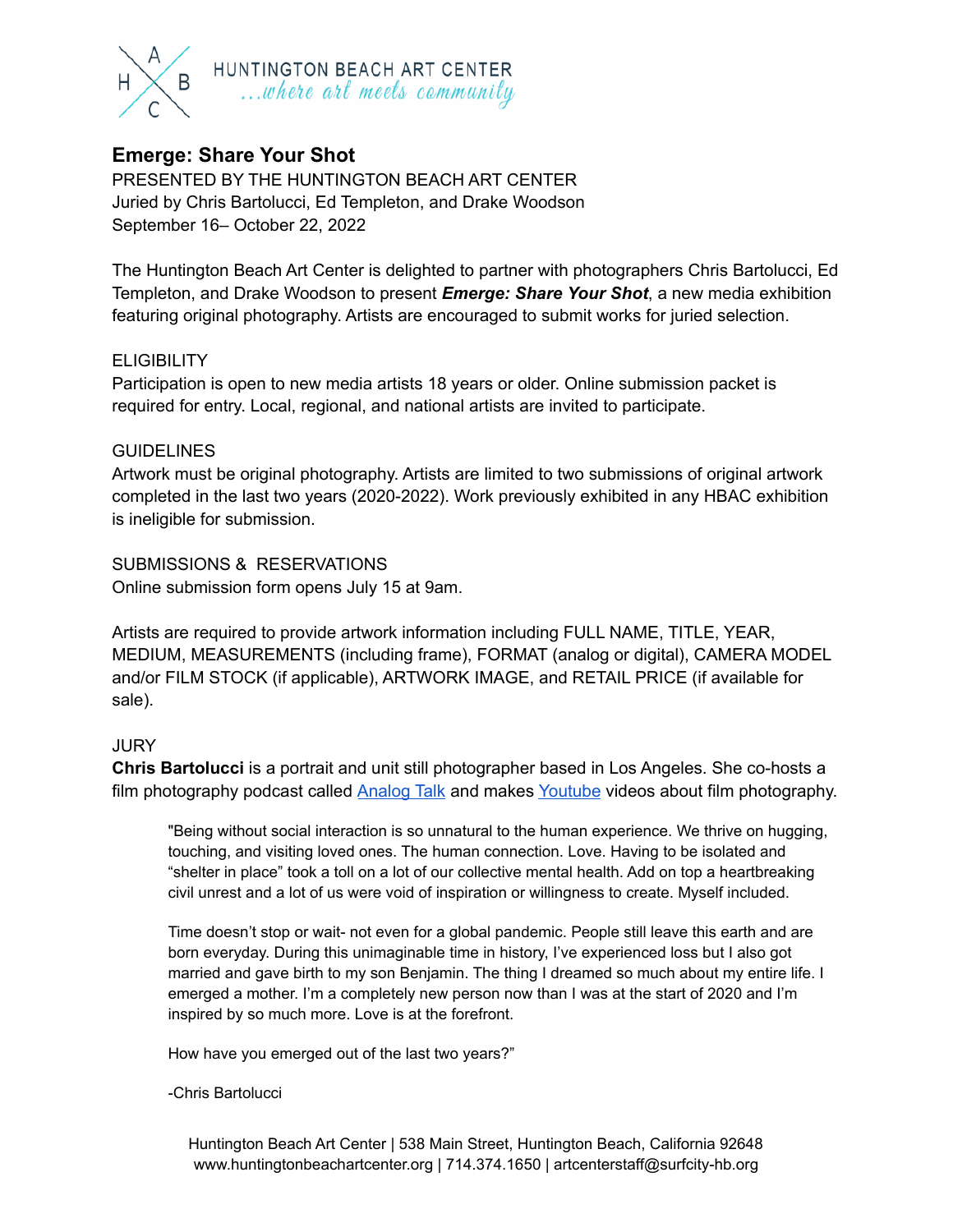

**Ed Templeton**, founder of the skateboard company, Toy [Machine,](https://toymachine.com/) is a professional skateboarder, contemporary artist, and photographer. Based in Huntington Beach, the artist was inducted into the Skateboard Hall of Fame in 2016.

"We are all emerging from an unprecedented time in human history. A global pandemic along with social and political upheavals have altered the way we live and the way we see the world and the people we share it with. Here in Southern California, we can add an oil spill and another drought to the mix as well. Despite these changes we have found a way to adapt and move forward, many of us could say we even thrived in this new environment. For this open call to share your recent photography I'm wondering how you see this evolving world we share? How did you navigate these last two years and do you have a photograph that encapsulates your experience? I personally love documentary photography. The kind of images that capture a moment on the street that can serve as a metaphor for a wider story about the human condition and your particular point of view. I'm looking for photos that illustrate your voice and tell the story of what your experience has been and how your environment has changed. Did you find beauty during this period in your life? What inspires you, and compels you to press the shutter?"

-Ed Templeton

**Drake Woodson** is a photographer and designer. He is also the owner-operator of **Relics**, a film camera store, and photo lab; the brand focuses on bringing diversity and accessibility to analog photography. He is based in Long Beach, California.

"Prior to March 2020, most of us viewed pandemics as a thing of the past. Then along came COVID-19. And while our country was beginning to adjust to the virus, the murders of George Floyd, Breonna Taylor, and Ahmaud Arbery rocked us again and triggered nationwide protests and civil unrest.

Over the last 2 years, the virus has evolved and so have we as humans and photographers. We've been forced to look at the world through a new lens and it has been a growing experience for us all. During this time of uncertainty, a lot of us continued to make photographs while some of us picked up a camera for the very first time, to tell our stories and express ourselves in a whole new way.

In reviewing the photographs submitted for this open call, I'm interested in how you approach this new world and view it. I love street photography that contains a depth of narrative and an authentic approach, without needing to conform to traditional photography rules. I'm looking for photographs of unexpected moments that trigger emotions and share a photographer's identity."

-Drake Woodson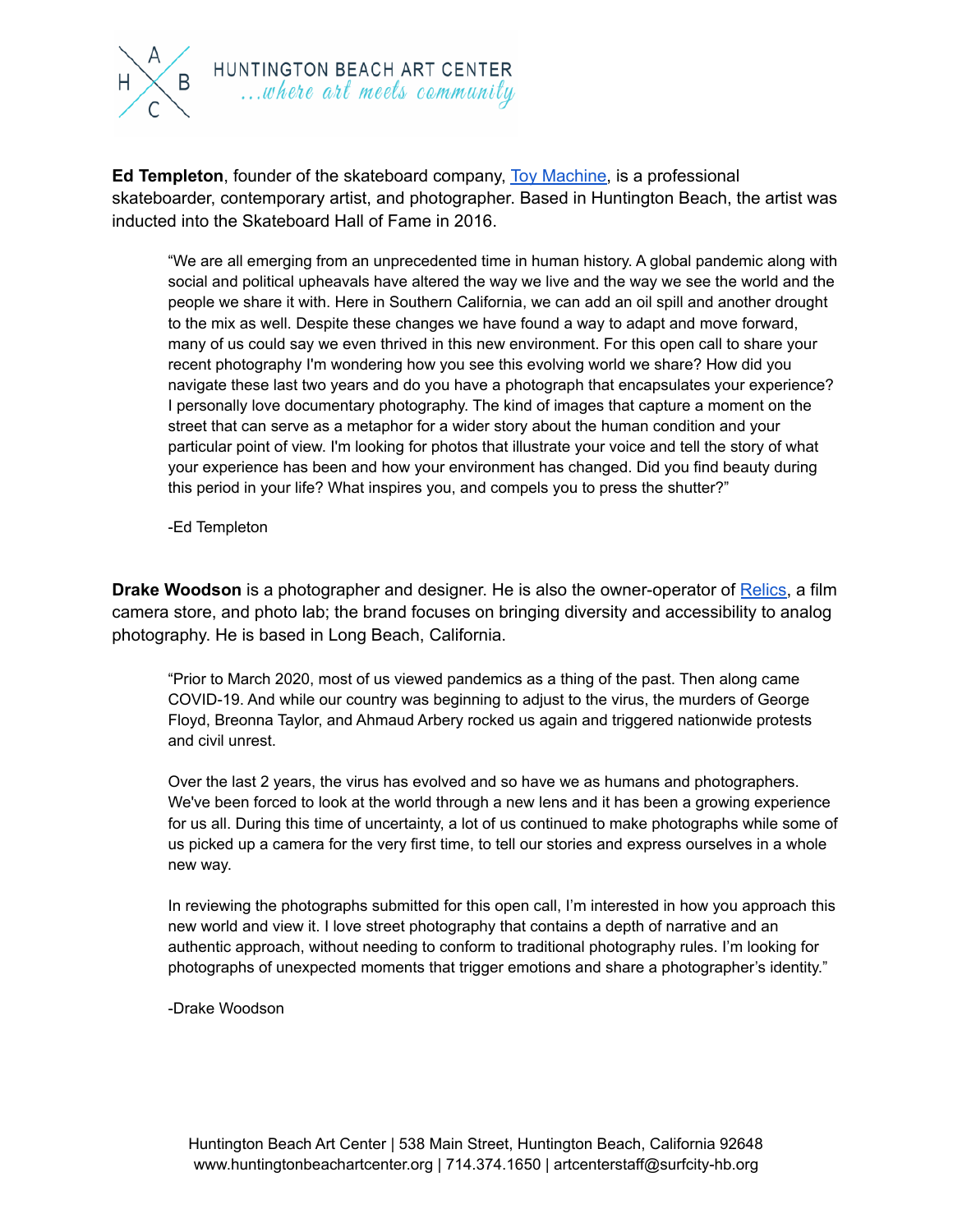

## LOAN AGREEMENTS & LABELS

The online form will be used to complete the Art Center loan agreement for accepted works. Printed copies of the completed form will be provided for Artists to review and sign on delivery of artwork. Accepted artists will receive downloadable labels via email that must be completed and attached to artwork as directed for HBAC staff to accept delivery.

#### GALLERY INSTALLATION & ONLINE EXHIBITION

The 2022 installment of *Emerge: Share Your Shot* will be displayed in 3000 square foot galleries in downtown Huntington Beach and presented in a virtual exhibition on the Art Center's [website](https://www.huntingtonbeachartcenter.org/).

A high-resolution JPEG of the artwork is required for online display. Unacceptable images will not be displayed in virtual galleries. HBAC staff are not able to accommodate special display requests or to photograph submitted artworks.

Artwork may not include live animals or decaying organic material. HBAC reserves the right to refuse work and terminate online profiles from the HBAC website and social media platforms without cause and exclusively at the staff's discretion.

Artworks must be exhibited for the duration of the exhibition. No exceptions will be made to remove artworks or alter the display before the exhibition end date. Loaned artworks are not insured by HBAC or the City of Huntington Beach.

#### DISPLAY REQUIREMENTS

Wall-mounted artworks must be finished and ready to hang with sturdy [picture-hanging](https://www.dickblick.com/products/ook-framers-pro-wire/) wire and [D-rings](https://www.dickblick.com/products/d-ring-hangers/) attached prior to delivery. Maximum size is 84 inches (including frame) in any direction and 50 pounds in weight. HBAC staff will not wire or rewire artworks.

Artwork pedestal display maximum is 48 inches in width or depth. Floor installation works may not exceed 84 inches in height, 48 inches in width, or 48 inches in depth. Freestanding work must be stable on the floor without additional hardware support.

#### ART SALES

The Art Center allocates 70 percent of all artwork sales to the Artist and 30 percent is retained to support HBAC exhibitions and events. The Art Center will not negotiate prices with a potential buyer. Artworks submitted for exhibition without a retail price will be marked NFS (not for sale).

#### DELIVERY AND PICK UP

Artists are responsible for artwork delivery and pick up. Mailed artworks will not be accepted. Sold works may be picked up from the Art Center by the buyer, Artist, or agent with appropriate documentation. Artist and buyer must coordinate all shipping and associated costs. Sold exhibition artworks will remain on display until the close of the exhibition on October 22, 2022.

> Huntington Beach Art Center | 538 Main Street, Huntington Beach, California 92648 www.huntingtonbeachartcenter.org | 714.374.1650 | artcenterstaff@surfcity-hb.org